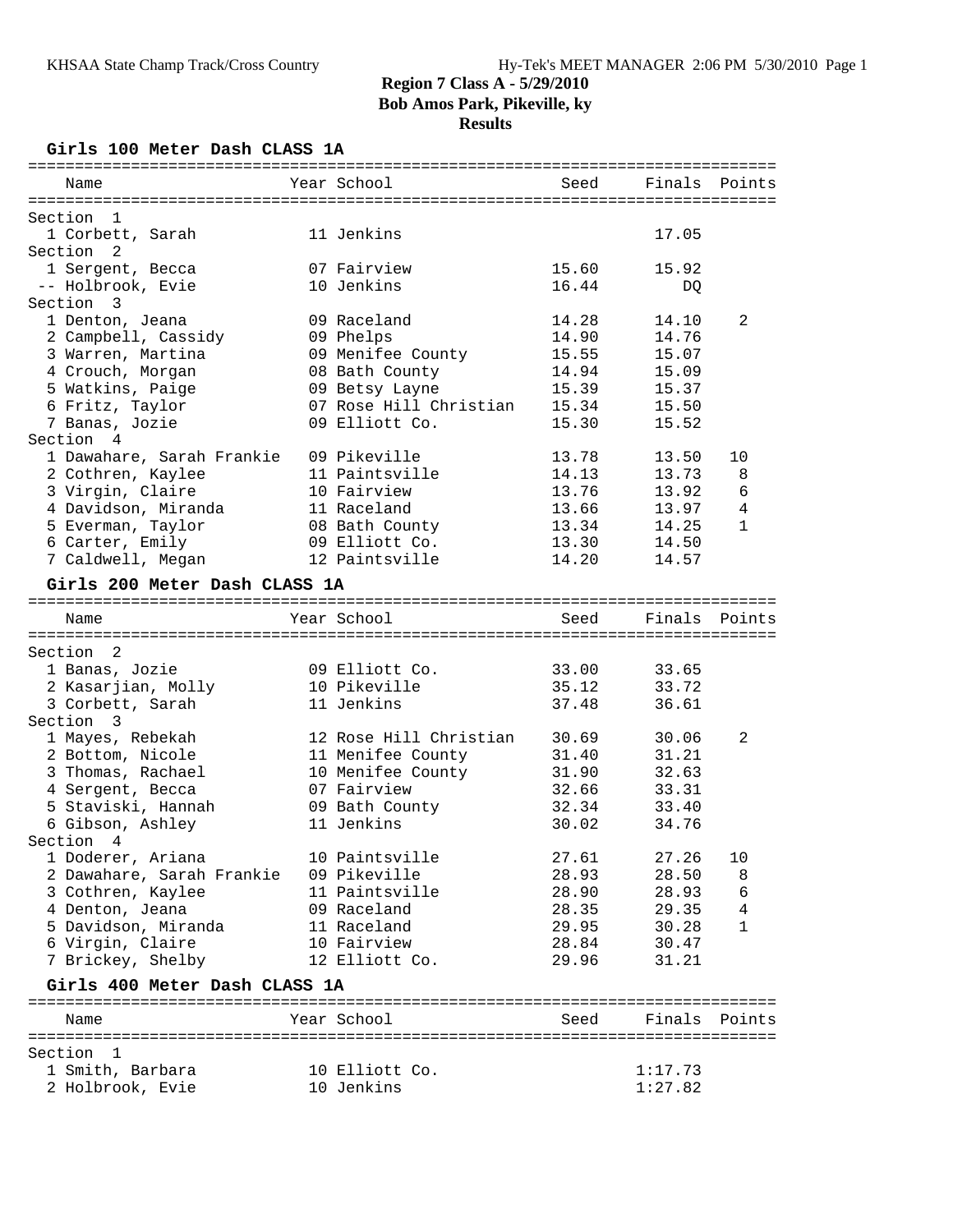### **Results**

| Girls 400 Meter Dash CLASS 1A |  |  |  |
|-------------------------------|--|--|--|

| 2<br>Section                  |                   |         |               |                |
|-------------------------------|-------------------|---------|---------------|----------------|
| 1 Harper, Megan               | 10 Raceland       | 1:11.24 | 1:11.31       | $\mathbf{1}$   |
| 2 Campbell, Laken             | 10 Owsley County  | 1:12.72 | 1:12.74       |                |
| 3 Roberts, Autumn             | 09 Raceland       | 1:14.24 | 1:17.32       |                |
| 4 Corbett, Sarah              | 11 Jenkins        | 1:24.56 | 1:27.36       |                |
| Section 3                     |                   |         |               |                |
| 1 Doderer, Ariana             | 10 Paintsville    | 1:01.64 | 1:02.93       | 10             |
| 2 Sizemore, Audrey            | 10 Fairview       | 1:01.56 | 1:03.27       | 8              |
| 3 Pennington, Kendra          | 09 Elliott Co.    | 1:09.34 | 1:08.14       | 6              |
| 4 Smith, Fallon               | 09 Pikeville      | 1:10.14 | 1:09.28       | $\overline{4}$ |
| 5 Clark, Haley                | 09 Bath County    | 1:09.83 | 1:10.39       | $\mathfrak{D}$ |
| 6 Fawns, Shelby               | 08 Bath County    | 1:07.93 | 1:12.16       |                |
| Girls 800 Meter Run CLASS 1A  |                   |         |               |                |
| Name                          | Year School       | Seed    | Finals Points |                |
|                               |                   |         |               |                |
| Section<br>$\overline{1}$     |                   |         |               |                |
| 1 Rymer, Maddy                | 08 Fairview       | 2:35.22 | 2:39.22       | 10             |
| 2 Sachdeva, Shikha            | 11 Pikeville      | 2:51.13 | 2:44.73       | 8              |
| 3 Skaggs, Noel                | 10 Elliott Co.    | 2:55.50 | 2:47.90       | 6              |
| 4 Sexton, Katelyn             | 11 Jenkins        | 2:47.56 | 2:48.65       | $\overline{4}$ |
| 5 Fawns, Shelby               | 08 Bath County    | 2:50.00 | 2:54.43       | $\overline{2}$ |
| 6 Pennington, Kendra          | 09 Elliott Co.    | 3:11.39 | 2:57.61       | $\mathbf{1}$   |
| 7 Tincher, Autumn             | 08 Owsley County  | 2:53.46 | 3:03.51       |                |
| 8 Speaks, Makenzi             | 08 Raceland       | 3:06.43 | 3:08.66       |                |
| 9 Mettey, Myranda             | 09 Menifee County | 3:13.00 | 3:12.93       |                |
| 10 Massie, Katlin             | 11 Raceland       | 3:14.46 | 3:16.92       |                |
| 11 Tackett, Madison           | 09 Pikeville      | 3:18.32 | 3:22.13       |                |
| 12 Carter, Shalyn             | 08 Bath County    | 3:25.72 | 3:28.37       |                |
| 13 Blair, Hannah              | 09 Jenkins        |         | 3:48.74       |                |
| Girls 1600 Meter Run CLASS 1A |                   |         |               |                |
| Name                          | Year School       | Seed    | Finals        | Points         |
|                               |                   |         |               |                |

| 1 Layne, Haley      | 07 Fairview    | 5:43.89 | 5:53.23 | 10 |
|---------------------|----------------|---------|---------|----|
| 2 Bowen, Brooklyn   | 09 Fairview    | 5:42.46 | 5:54.39 | 8  |
| 3 Sachdeva, Shikha  | 11 Pikeville   | 6:16.28 | 6:12.28 | 6  |
| 4 Skaqqs, Noel      | 10 Elliott Co. | 6:27.15 | 6:26.37 | 4  |
| 5 Wright, Erica     | 10 Jenkins     | 6:39.46 | 7:00.65 | -2 |
| 6 Speaks, Makenzi   | 08 Raceland    | 6:58.82 | 7:06.65 |    |
| 7 Tackett, Madison  | 09 Pikeville   | 6:46.32 | 7:30.18 |    |
| 8 Emmons, Alexandra | 08 Bath County | 7:05.00 | 8:02.21 |    |
| 9 Goble, Emily      | 08 Paintsville | 7:48.43 | 8:45.00 |    |

## **Girls 3200 Meter Run CLASS 1A**

| Name                | Year School  | Seed     | Finals Points |     |
|---------------------|--------------|----------|---------------|-----|
| 5 Wright, Erica     | 10 Jenkins   | 14:56.04 | 15:09.39      | 6   |
| 4 McEwen, Brittany  | 10 Raceland  | 16:21.81 | <b>DNF</b>    |     |
| -- Layne, Haley     | 07 Fairview  | 12:10.82 | 13:06.45      | 1 O |
| -- Bowen, Brooklyn  | 09 Fairview  | 12:40.42 | 13:29.40      | 8   |
| -- Sachdeva, Shikha | 11 Pikeville |          | 15:26.07      |     |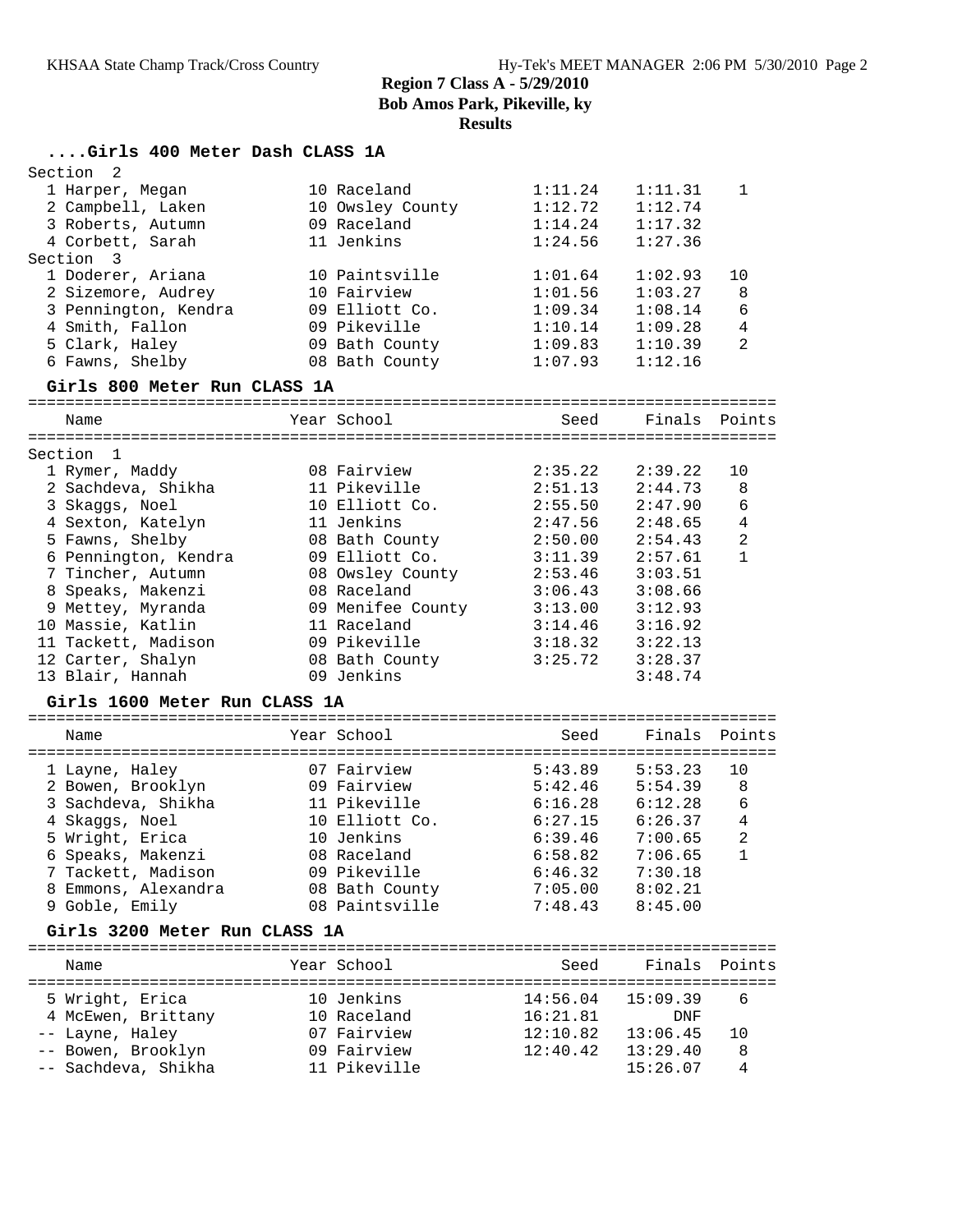# **Results**

**....Girls 3200 Meter Run CLASS 1A** -- Abrams, Megan 10 Elliott Co. 17:06.67 19:07.45 2 **Girls 100 Meter Hurdles CLASS 1A** ================================================================================ Name The Year School Seed Finals Points ================================================================================ 1 Goble, Breanna 10 Paintsville 21.65 Section 2 1 Davidson, Makenzie 07 Raceland 20.27 20.07 2 Thompson, Christina 08 Bath County 21.24 21.36 3 Thomas, Rachael 10 Menifee County 21.40 21.81 4 Crouch, Morgan 08 Bath County 21.74 22.53 5 Massie, Katlin 11 Raceland 22.48 23.15 Section 3 1 Day, Kayla 10 Fairview 17.51 17.46 10 2 Kee, Olivia 07 Rose Hill Christian 17.97 18.21 8 3 Bradley, Kasie 10 Fairview 17.87 18.26 6 4 Martin, Alana 09 Rose Hill Christian 18.64 18.65 4 5 Gibson, Ashley 11 Jenkins 18.13 18.82 2 6 Durham, Shana 08 Owsley County 19.20 19.83 1 7 Humphrey, Abby 12 Paintsville 18.17 19.89 **Girls 300 Meter Hurdles CLASS 1A** ================================================================================ Name The Year School Seed Finals Points ================================================================================ Section 2 1 Crouch, Morgan 08 Bath County 1:01.14 58.02 1 2 Thompson, Christina 08 Bath County 1:01.13 1:00.57 3 Durham, Shana 08 Owsley County 1:00.52 1:01.16 4 Davidson, Makenzie 07 Raceland 1:11.24 1:06.43 5 Flanery, Jessi 11 Raceland 1:05.21 1:11.13 Section 3 1 Bradley, Kasie 10 Fairview 50.76 51.56 10 2 Day, Kayla 10 Fairview 52.15 51.60 8 3 Gibson, Ashley 11 Jenkins 54.60 52.79 6 4 Kee, Olivia 07 Rose Hill Christian 54.01 54.56 4 5 Martin, Alana 09 Rose Hill Christian 55.54 57.28 2 6 Goble, Breanna 10 Paintsville 57.87 1:05.06 7 Densmore, Kristyn 10 Menifee County 1:08.90 1:11.78 **Girls 4x100 Meter Relay CLASS 1A** ================================================================================ School Seed Finals Points ================================================================================ Section 2<br>1 Raceland 'A' 1 Raceland 'A' 54.80 54.14 10 1) Harper, Megan 10 2) Howell, Danielle 12 3) Denton, Jeana 09 4) Davidson, Miranda 11 5) Davidson, Makenzie 07 6) Speaks, Makenzi 08 7) Roberts, Autumn 09 8) Flanery, Jessi 11 2 Pikeville 'A' 56.32 54.39 8 1) Dawahare, Sarah Frankie 09 2) Underwood, Ashley 12 3) Kurkowski, Collins 12 4) Smith, Fallon 09 5) Conn, Shelby 10 6) Greenwood, Alexis 11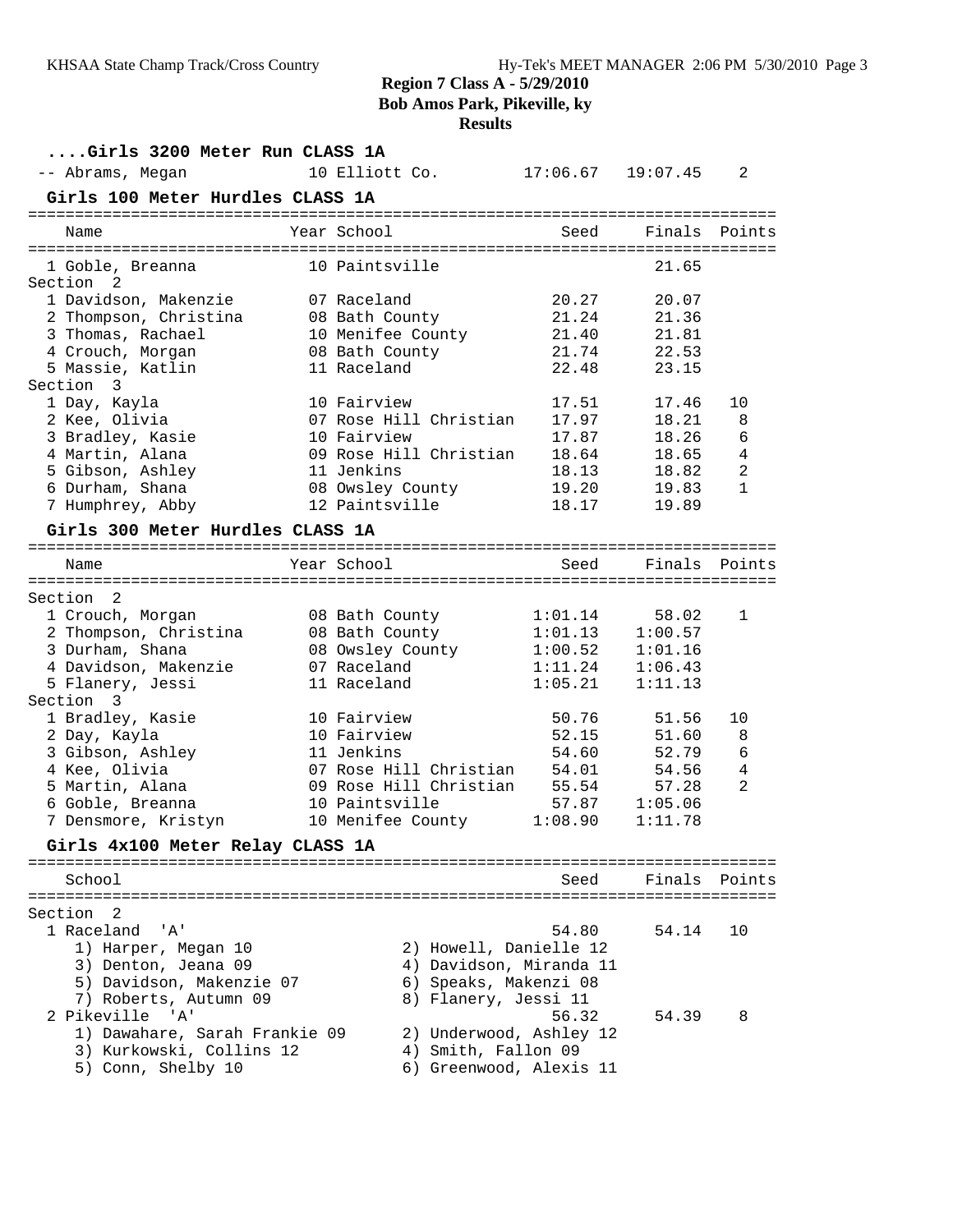#### **Results**

# **....Girls 4x100 Meter Relay CLASS 1A**

| 7) Kasarjian, Molly 10<br>3 Paintsville 'A'     |    | 8) Tackett, Madison 09<br>55.00   | 54.88   | 6      |
|-------------------------------------------------|----|-----------------------------------|---------|--------|
| 1) Humphrey, Abby 12                            |    | 2) Caldwell, Megan 12             |         |        |
| 3) Cothren, Kaylee 11                           |    | 4) Doderer, Ariana 10             |         |        |
| 5) Griffith, Savanah 10                         |    | 6) Coburn, Courtney 10            |         |        |
| 7) Goble, Breanna 10                            |    | 8) Cornett, Kaitlynn 10           |         |        |
| 4 Bath County 'A'                               |    | 57.27                             | 57.02   | 4      |
| 1) Thompson, Christina 08                       |    | 2) Everman, Taylor 08             |         |        |
| 3) Miller, Hali 09                              |    | 4) Clark, Haley 09                |         |        |
| 5) Crouch, Morgan 08                            |    | 6) Fawns, Shelby 08               |         |        |
| 7) Staviski, Hannah 09                          |    | 8) Clark, Paige 09                |         |        |
| 5 Fairview 'A'                                  |    | 57.51                             | 58.99   | 2      |
| 1) Day, Kayla 10                                |    | 2) Terrell, Julia 10              |         |        |
| 3) Bridges, Kaitlin 12                          |    | 4) Rymer, Maddy 08                |         |        |
| 5) Virgin, Claire 10                            |    | 6) Mills, Felicia 10              |         |        |
| 7) Sergent, Becca 07                            |    | 8) Bradley, Kasie 10              |         |        |
| 6 Menifee County 'A'                            |    | 58.42                             | 59.33   | 1      |
| 1) Bottom, Nicole 11                            |    | 2) Walker, Chelsea 10             |         |        |
| 3) Warren, Martina 09                           |    | 4) Thomas, Rachael 10             |         |        |
| 5) Densmore, Kristyn 10                         |    | 6) Jouett, Adria 10               |         |        |
| 7) Lane, Haley 09                               |    | 8) Mettey, Shannon 10             |         |        |
| 7 Owsley County 'A'                             |    | 1:06.50                           | 1:08.10 |        |
| 1) Baker, Kari 07                               |    | 2) Farler, Whitney 07             |         |        |
| 3) Bennett, Roxzann 09                          |    | 4) Triplett, Stormy 07            |         |        |
| 5) Campbell, Laken 10                           |    | 6) Durham, Shana 08               |         |        |
| 7) Treadway, Mackenzie 08                       | 8) |                                   |         |        |
| Girls 4x200 Meter Relay CLASS 1A                |    |                                   |         |        |
|                                                 |    |                                   |         |        |
|                                                 |    |                                   |         |        |
| School                                          |    | Seed                              | Finals  | Points |
|                                                 |    |                                   |         |        |
| Section 1                                       |    |                                   |         |        |
| 1 Owsley County 'A'                             |    | 2:19.80                           | 2:24.60 |        |
| 1) Baker, Kari 07                               |    | 2) Triplett, Stormy 07            |         |        |
| 3) Farler, Whitney 07                           |    | 4) Bennett, Roxzann 09            |         |        |
| 5) Treadway, Mackenzie 08                       |    | 6) Campbell, Laken 10             |         |        |
| 7) Durham, Shana 08                             | 8) |                                   |         |        |
| Section <sub>2</sub>                            |    |                                   |         |        |
| 1 Raceland<br>' A '                             |    | 1:56.31                           | 1:54.86 | 10     |
| 1) Harper, Megan 10                             |    | 2) Howell, Danielle 12            |         |        |
| 3) Denton, Jeana 09                             |    | 4) Davidson, Miranda 11           |         |        |
| 5) Roberts, Autumn 09                           |    | 6) Davidson, Makenzie 07          |         |        |
| 7) Speaks, Makenzi 08                           |    | 8) Massie, Katlin 11              |         |        |
| 2 Fairview 'A'                                  |    | 1:55.51                           | 1:55.73 | 8      |
| 1) Sizemore, Audrey 10                          |    | 2) Bradley, Kasie 10              |         |        |
| 3) Virgin, Claire 10                            |    | 4) Mills, Felicia 10              |         |        |
| 5) Day, Kayla 10                                |    | 6) McIntyre, Morgan 08            |         |        |
| 7) Rymer, Maddy 08                              |    | 8) Bridges, Kaitlin 12            |         |        |
| 3 Bath County 'A'                               |    | 1:58.00                           | 1:59.79 | 6      |
| 1) Clark, Haley 09                              |    | 2) Everman, Taylor 08             |         |        |
| 3) Thompson, Christina 08                       |    | 4) Miller, Hali 09                |         |        |
| 5) Staviski, Hannah 09                          |    | 6) Fawns, Shelby 08               |         |        |
| 7) Crouch, Morgan 08                            |    | 8) Clark, Paige 09                |         |        |
| 4 Pikeville<br>' A '<br>1) Underwood, Ashley 12 |    | 2:03.09<br>2) Kasarjian, Molly 10 | 2:01.72 | 4      |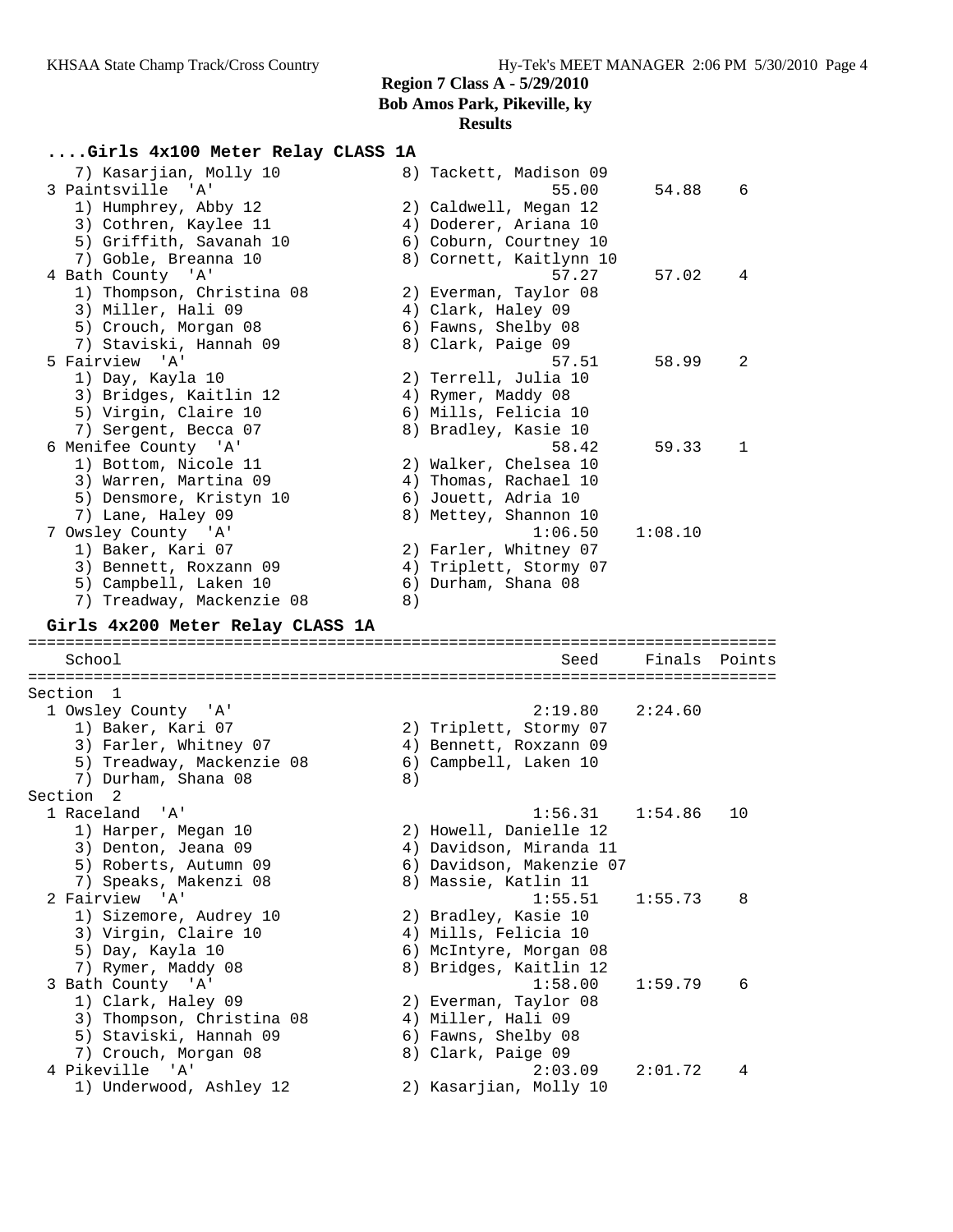#### **....Girls 4x200 Meter Relay CLASS 1A**

 3) Dawahare, Sarah Frankie 09 4) Smith, Fallon 09 5) Conn, Shelby 10 6) Greenwood, Alexis 11 7) Kurkowski, Collins 12 8) Tackett, Madison 09 5 Menifee County 'A' 2:03.00 2:07.46 2 1) Bottom, Nicole 11 2) Densmore, Kristyn 10 3) Jouett, Adria 10 (4) Anne, Haley 09 5) Thomas, Rachael 10 6) Walker, Chelsea 10 7) Warren, Martina 09 8) Mettey, Shannon 10 6 Paintsville 'A' 1:58.01 2:14.29 1 1) Caldwell, Megan 12 2) Coburn, Courtney 10 3) Griffith, Savanah 10  $\hskip1cm$  4) Humphrey, Abby 12 5) Goble, Breanna 10 6) Cothren, Kaylee 11 7) Doderer, Ariana 10 8) Cornett, Kaitlynn 10 7 Elliott Co. 'A' 2:09.70 2:20.58 1) Smith, Barbara 10 2) Crouse, Aerial 07 3) Holbrook, Rachel 07 (4) Skaggs, Noel 10 5) Banas, Jozie 09 (6) Carter, Emily 09 7) Abrams, Megan 10 8) Pennington, Kendra 09

#### **Girls 4x400 Meter Relay CLASS 1A**

================================================================================ School Seed Finals Points ================================================================================ Section 1<br>1 Pikeville 'A' 1 Pikeville 'A' 5:04.24 2 1) Underwood, Ashley 12 2) Tackett, Madison 09 3) Smith, Fallon 09 4) Sachdeva, Shikha 11 5) Dawahare, Sarah Frankie 09 6) Greenwood, Alexis 11 2 Betsy Layne 'A' 5:07.67 1 1) Hall, Hallie 11 (2) Ray, Audri 11 3) Watkins, Paige 09 4) Watkins, Taylor 11 Section 2<br>1 Fairview 'A' 1 Fairview 'A' 4:15.94 4:28.29 10 1) McIntyre, Morgan 08 2) Mills, Felicia 10 3) Bradley, Kasie 10 4) Sizemore, Audrey 10 5) Rymer, Maddy 08 6) Day, Kayla 10 7) Virgin, Claire 10 8) Bridges, Kaitlin 12 2 Bath County 'A' 4:46.00 4:52.51 8 1) Clark, Haley 09 2) Clark, Paige 09 3) Fawns, Shelby 08 4) Miller, Hali 09 5) Emmons, Alexandra 08 6) Everman, Taylor 08 7) Staviski, Hannah 09 8) Thompson, Christina 08 3 Menifee County 'A' 5:00.63 4:52.59 6 1) Bottom, Nicole 11 2) Lane, Haley 09 3) Walker, Chelsea 10 4) Warren, Martina 09 5) Mettey, Shannon 10 6) Jouett, Adria 10 7) Densmore, Kristyn 10 8) Mettey, Myranda 09 4 Elliott Co. 'A' 5:28.00 4:59.83 4 1) Carter, Emily 09 2) Banas, Jozie 09 3) Skaggs, Noel 10 4) Pennington, Kendra 09 5) Smith, Barbara 10 6) Holbrook, Rachel 07 7) Crouse, Aerial 07 8) Abrams, Megan 10 5 Raceland 'A' 5:04.86 5:20.75 1) Massie, Katlin 11 2) Flanery, Jessi 11 1) Massie, Katlin 11 (2) Flanery, Jessi 11<br>3) Roberts, Autumn 09 (4) Harper, Megan 10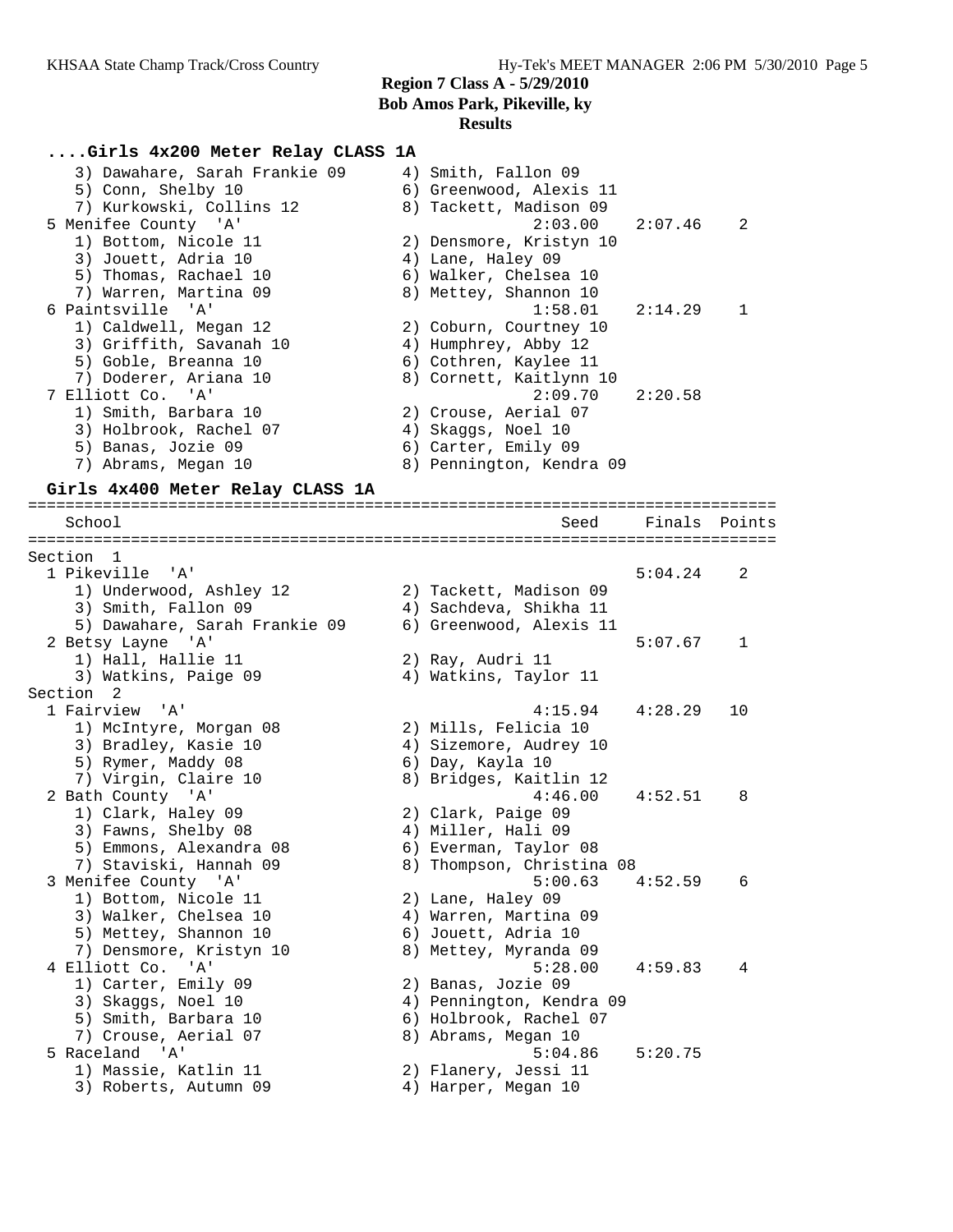# **....Girls 4x400 Meter Relay CLASS 1A**

| 5) McEwen, Brittany 10<br>7) Denton, Jeana 09<br>6 Owsley County 'A'<br>1) Campbell, Laken 10<br>3) Durham, Shana 08<br>5) Baker, Kari 07<br>7) Treadway, Mackenzie 08<br>7 Paintsville 'A'<br>1) Griffith, Savanah 10<br>3) Cornett, Kaitlynn 10<br>5) Cybriwsky, Juliana 10<br>7) Doderer, Ariana 10 | 6) Parker, Nicki 09<br>8) Speaks, Makenzi 08<br>5:35.40<br>2) Tincher, Autumn 08<br>4) Bennett, Roxzann 09<br>6) Farler, Whitney 07<br>8) Triplett, Stormy 07<br>5:42.50<br>2) Coburn, Courtney 10<br>4) Goble, Breanna 10<br>6) Cothren, Kaylee 11<br>8) Goble, Emily 08 | 5:39.72<br>5:50.31 |    |
|--------------------------------------------------------------------------------------------------------------------------------------------------------------------------------------------------------------------------------------------------------------------------------------------------------|---------------------------------------------------------------------------------------------------------------------------------------------------------------------------------------------------------------------------------------------------------------------------|--------------------|----|
| Girls 4x800 Meter Relay CLASS 1A                                                                                                                                                                                                                                                                       |                                                                                                                                                                                                                                                                           |                    |    |
|                                                                                                                                                                                                                                                                                                        |                                                                                                                                                                                                                                                                           |                    |    |
| School                                                                                                                                                                                                                                                                                                 | Seed                                                                                                                                                                                                                                                                      | Finals Points      |    |
| =================                                                                                                                                                                                                                                                                                      | ===========================                                                                                                                                                                                                                                               |                    |    |
| Section 1                                                                                                                                                                                                                                                                                              |                                                                                                                                                                                                                                                                           |                    |    |
| 1 Fairview 'A'                                                                                                                                                                                                                                                                                         | 10:16.13                                                                                                                                                                                                                                                                  | 10:34.68           | 10 |
| 1) McIntyre, Morgan 08                                                                                                                                                                                                                                                                                 | 2) Rymer, Maddy 08                                                                                                                                                                                                                                                        |                    |    |
| 3) Sizemore, Audrey 10                                                                                                                                                                                                                                                                                 | 4) Layne, Haley 07                                                                                                                                                                                                                                                        |                    |    |
| 5) Bowen, Brooklyn 09                                                                                                                                                                                                                                                                                  | 6) Bridges, Kaitlin 12                                                                                                                                                                                                                                                    |                    |    |
| 7) Terrell, Julia 10                                                                                                                                                                                                                                                                                   | 8) Bradley, Kasie 10                                                                                                                                                                                                                                                      |                    |    |
| 2 Bath County 'A'                                                                                                                                                                                                                                                                                      | 11:54.81                                                                                                                                                                                                                                                                  | 12:03.08           | 8  |
| 1) Clark, Haley 09                                                                                                                                                                                                                                                                                     | 2) Clark, Paige 09                                                                                                                                                                                                                                                        |                    |    |
| 3) Emmons, Alexandra 08                                                                                                                                                                                                                                                                                | 4) Fawns, Shelby 08                                                                                                                                                                                                                                                       |                    |    |
| 5) Thompson, Christina 08                                                                                                                                                                                                                                                                              | 6) Carter, Shalyn 08                                                                                                                                                                                                                                                      |                    |    |
| 3 Raceland 'A'                                                                                                                                                                                                                                                                                         | 12:56.82                                                                                                                                                                                                                                                                  | 12:30.81           | 6  |

| 1) Speaks, Makenzi 08 | 2) Flanery, Jessi 11   |
|-----------------------|------------------------|
| 3) Massie, Katlin 11  | 4) Roberts, Autumn 09  |
| 5) Parker, Nicki 09   | 6) McEwen, Brittany 10 |
| 7) Harper, Megan 10   | 8) Denton, Jeana 09    |

# **Boys 100 Meter Dash CLASS 1A**

| Name                      | Year School       | Seed  | Finals Points |              |
|---------------------------|-------------------|-------|---------------|--------------|
|                           |                   |       |               |              |
| 1 Bryant, Johnthan        | 11 Wolfe County   |       | 16.34         |              |
| Section <sub>2</sub>      |                   |       |               |              |
| 1 Greene, Blake           | 12 Menifee County | 13.12 | 12.26         |              |
| 2 Fields, Tyler           | 12 Phelps         | 12.96 | 12.53         |              |
| 3 Williams, Michael       | 12 Menifee County | 13.17 | 13.11         |              |
| 4 Dailey, Logan           | 09 Bath County    | 13.54 | 13.12         |              |
| 5 Brown, Dequan           | 9 Wolfe County    |       | 14.02         |              |
| Section 3                 |                   |       |               |              |
| 1 Reed, Marcus            | 10 Raceland       | 12.24 | 11.71         | 8            |
| 2 Hutchinson, Jared       | 11 Fairview       | 12.40 | 12.17         | $\mathbf{1}$ |
| 3 Burgy-Vanhoose, Zachary | 10 Pikeville      | 12.24 | 12.20         |              |
| 4 Burchett, Trent         | 10 Paintsville    | 12.27 | 12.22         |              |
| 5 Onyenma, David          | 11 Paintsville    | 12.64 | 12.49         |              |
| 6 Walters, Travis         | 09 Bath County    | 12.64 | 12.50         |              |
| 7 Lewis, Nick             | 11 Elliott Co.    | 12.43 | 13.28         |              |
| Section 4                 |                   |       |               |              |
| 1 Hamilton, Patrick       | 12 Raceland       | 11.83 | 11.59         | 10           |
| 2 Russell, Jibri          | 11 Fairview       | 11.74 | 11.73         | 6            |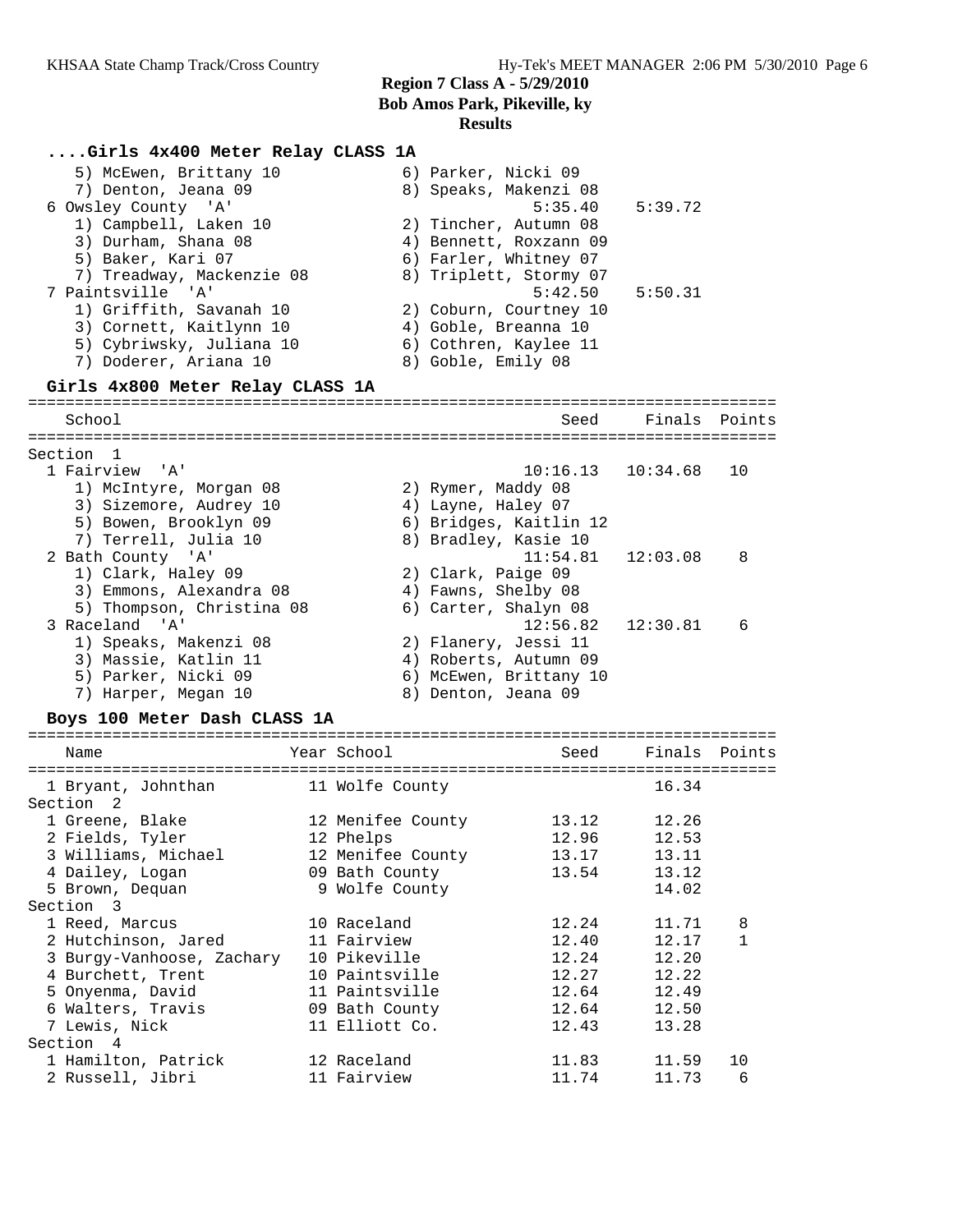| Boys 100 Meter Dash CLASS 1A |                                     |         |               |    |
|------------------------------|-------------------------------------|---------|---------------|----|
| 3 Walz, Michael              | 12 Pikeville                        | 12.16   | 11.82         | 4  |
| 4 Kee, Garrett               | 10 Rose Hill Christian              | 11.97   | 11.93         | 2  |
| 5 Oden, James                | 11 Hazard                           | 11.40   | 12.68         |    |
| 6 Lindsey, Spenser           | 11 Rose Hill Christian              | 12.04   | 13.12         |    |
| -- Elliott, Aaron            | 09 Elliott Co.                      | 11.90   | DQ            |    |
| Boys 200 Meter Dash CLASS 1A |                                     |         |               |    |
| Name                         | Year School                         | Seed    | Finals Points |    |
| Section 1                    |                                     |         |               |    |
| 1 Burchett, Trent            | 10 Paintsville                      |         | 25.84         |    |
| 2 Hall, Josh                 | 11 Paintsville                      |         | 25.94         |    |
| 3 Hollon, Zane               | 10 Wolfe County                     |         | 27.72         |    |
| Section 3                    |                                     |         |               |    |
| 1 Slone, David               | 12 South Floyd                      |         | 25.87 25.34   | 1  |
| 2 Burgy-Vanhoose, Zachary    | 10 Pikeville                        | 25.94   | 25.80         |    |
| 3 Walters, Travis            | 09 Bath County                      | 26.24   | 26.13         |    |
| 4 Hacker, Keenan             |                                     | 26.50   | 26.35         |    |
| 5 Light, Wes                 | 11 Menifee County<br>12 South Floyd | 27.00   | 27.58         |    |
| 6 Richards, Jared            | 10 Bath County                      | 26.94   | 28.12         |    |
| Section 4                    |                                     |         |               |    |
| 1 Stai, Trey                 | 12 Fairview                         | 24.01   | 24.53         | 10 |
| 2 Slone, Darren              | 12 Raceland                         | 24.62   | 24.73         | 8  |
| 3 Walz, Michael              | 12 Pikeville                        | 25.31   | 24.78         | 6  |
| 4 Reed, Marcus               | 10 Raceland                         | 24.93   | 24.81         | 4  |
| 5 Greene, Blake              | 12 Menifee County                   | 25.27   | 24.91         | 2  |
| 6 Kee, Garrett               | 10 Rose Hill Christian 24.73 25.51  |         |               |    |
| 7 Lewis, Nick                | 11 Elliott Co.                      |         | 25.84 28.42   |    |
| Boys 400 Meter Dash CLASS 1A |                                     |         |               |    |
|                              |                                     |         |               |    |
| Name                         | Year School                         | Seed    | Finals Points |    |
| Section 1                    |                                     |         |               |    |
| 1 Hall, Josh                 | 11 Paintsville                      |         | 59.12         | 4  |
| 2 Hollon, Tommy              | 10 Wolfe County                     |         | 1:03.83       |    |
| 3 Sanders, Casey             | 10 Shelby Valley                    |         | 1:08.49       |    |
| Section 2                    |                                     |         |               |    |
| 1 Onyenma, David             | 11 Paintsville                      | 1:05.26 | 1:00.41       | 1  |
| 2 Dickerson, Gary            | 09 Bath County                      | 1:12.24 | 1:19.65       |    |
| Section 3                    |                                     |         |               |    |
| 1 Light, Wes                 | 12 South Floyd                      | 1:03.00 | 1:03.29       |    |
| 2 Garnes, Andrew             | 10 Rose Hill Christian              | 1:02.34 | 1:10.25       |    |
| Section 4                    |                                     |         |               |    |
| 1 Slone, Darren              | 12 Raceland                         | 52.79   | 54.51         | 10 |
| 2 Hamilton, Patrick          | 12 Raceland                         | 55.92   | 55.25         | 8  |
| 3 Conn, Dylan                | 12 Pikeville                        | 59.74   | 57.76         | 6  |
| 4 Swartz, Drew               | 09 Menifee County                   | 1:00.56 | 1:00.04       | 2  |
| 5 Mullins, Jonathan          | 10 Shelby Valley                    | 58.73   | 1:01.90       |    |
| -- Tackett, Derek            | 11 Betsy Layne                      | 56.34   | DQ            |    |
|                              |                                     |         |               |    |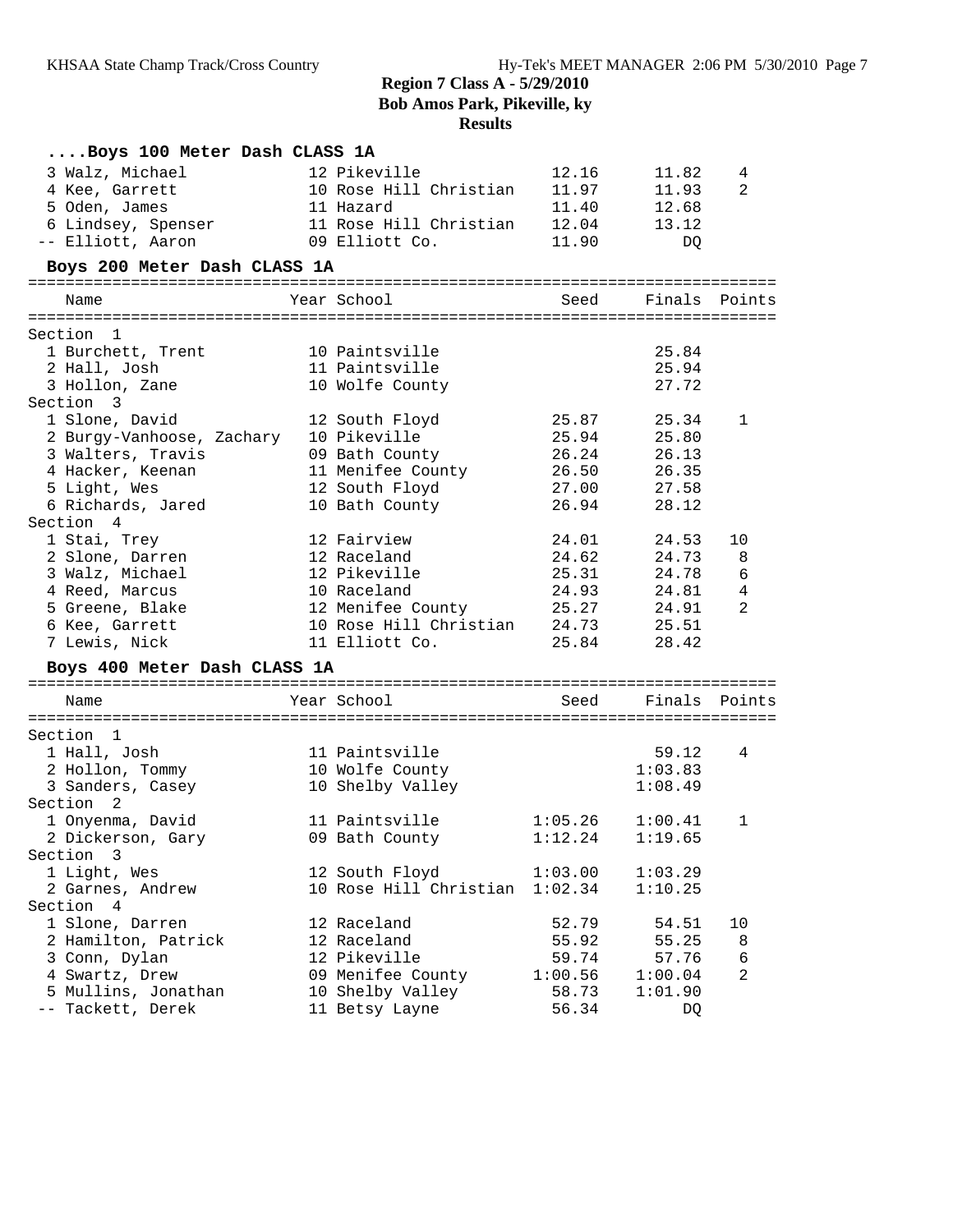# **Boys 800 Meter Run CLASS 1A**

| Name                                   | Year School                        | Seed     | Finals             | Points                           |
|----------------------------------------|------------------------------------|----------|--------------------|----------------------------------|
|                                        |                                    |          |                    |                                  |
| Section<br>1<br>1 Stevens, Aaron       | 10 Elliott Co.                     | 2:06.14  | 2:05.48            | 10                               |
| 2 Swartz, Trey                         | 11 Menifee County                  | 2:13.00  | 2:09.24            | 8                                |
| 3 Collins, Daniel                      | 12 Owsley County                   | 2:12.76  | 2:12.96            | 6                                |
| 4 Ratliff, Chase                       | 12 Shelby Valley                   | 2:09.15  | 2:14.71            | 4                                |
| 5 Clark, Tanner                        | 12 Pikeville                       | 2:15.74  | 2:17.20            | 2                                |
| 6 Branham, Clint                       | 11 Shelby Valley                   | 2:22.46  | 2:22.76            | $\mathbf{1}$                     |
| 7 Hollon, Tommy                        | 10 Wolfe County                    |          | 2:26.34            |                                  |
| 8 Payne, JP                            | 09 Fairview                        | 2:29.24  | 2:27.13            |                                  |
| 9 Bowling, Ethan                       | 10 Jenkins                         | 2:33.53  | 2:27.72            |                                  |
| 10 Brand, Charlie                      | 10 Wolfe County                    |          | 2:28.74            |                                  |
| 11 Curtis, Dale                        | 07 Bath County                     | 2:34.35  | 2:34.78            |                                  |
| 12 Williams, Samuel                    | 10 Menifee County                  | 2:30.00  | 2:44.61            |                                  |
| 13 Bonzo, Luke                         | 12 Raceland                        | 2:47.30  | 2:46.09            |                                  |
| 14 Wireman, James                      | 08 Raceland                        | 2:50.00  | 2:53.19            |                                  |
| 15 Blanton, Zach                       | 11 Paintsville                     |          | 2:53.21            |                                  |
| 16 Baldwin, Zach                       | 08 Paintsville                     |          | 3:03.19            |                                  |
| 17 Dickerson, Gary                     | 09 Bath County                     | 2:58.30  | 3:18.57            |                                  |
| Boys 1600 Meter Run CLASS 1A           |                                    |          |                    |                                  |
|                                        |                                    |          |                    |                                  |
| Name                                   | Year School                        | Seed     | Finals             | Points                           |
|                                        |                                    |          |                    |                                  |
| 1 Fraley, Daniel                       | 10 Elliott Co.                     | 4:47.00  | 4:46.64            | 10                               |
| 2 Ratliff, Chase                       | 12 Shelby Valley                   | 4:56.68  | 4:54.94            | 8                                |
| 3 Brown, Tyler                         | 11 Fairview                        | 5:15.00  | 5:08.72            | 6                                |
| 4 Clark, Tanner                        | 12 Pikeville                       | 5:13.68  | 5:19.59            | $\overline{4}$<br>$\overline{a}$ |
| 5 O'Hair, Stacy                        | 11 Wolfe County                    | 5:34.04  | 5:35.78            | $\mathbf{1}$                     |
| 6 Sloas, Jonathon                      | 07 Elliott Co.                     |          | 5:38.96            |                                  |
| 7 Thomas, Ronnie                       | 09 Owsley County                   | 5:37.80  | 5:40.82            |                                  |
| 8 Campbell, Logan<br>9 Ortiz, Fernando | 07 Owsley County<br>10 Bath County | 5:55.10  | 5:44.99<br>5:45.61 |                                  |
| 10 Bowling, Ethan                      | 10 Jenkins                         | 5:55.72  | 5:58.22            |                                  |
| 11 Roberts, Blaine                     | 09 Raceland                        | 5:56.45  | 6:01.51            |                                  |
| 12 Hulkkonen, Joona                    | 12 Bath County                     | 6:09.70  | 6:06.04            |                                  |
| 13 Caroll, Aaron                       | 09 Raceland                        | 6:09.86  | 6:17.61            |                                  |
| 14 Hamilton, Mackenzie                 | 11 Betsy Layne                     | 5:41.90  | 6:18.69            |                                  |
| 15 Allen, Kyle                         | 10 Paintsville                     | 5:59.38  | 6:19.83            |                                  |
| 16 Anderson, Jared                     | 12 Pikeville                       |          | 6:34.74            |                                  |
| 17 Pickett, Jonathan                   | 11 Shelby Valley                   | 5:21.98  | 6:37.76            |                                  |
| 18 Burton, Justin                      | 10 Fairview                        | 6:30.00  | 6:39.99            |                                  |
| 19 Turner, Randall                     | 09 Jackson                         | 6:28.70  | 6:41.60            |                                  |
| 20 Brewer, Jon                         | 10 Wolfe County                    |          | 6:54.61            |                                  |
| 21 Koskoski, Jordan                    | 11 Betsy Layne                     | 6:41.44  | 7:02.86            |                                  |
| Boys 3200 Meter Run CLASS 1A           |                                    |          |                    |                                  |
|                                        |                                    |          |                    |                                  |
| Name                                   | Year School                        | Seed     | Finals             | Points                           |
|                                        |                                    |          |                    |                                  |
| 1 Caudill, Dalton                      | 12 Bath County                     | 10:49.00 | 10:59.59           | 10                               |
| 2 Brown, Tyler                         | 11 Fairview                        | 11:22.00 | 11:17.63           | 8                                |
| 3 Nickell, Cody                        | 11 Elliott Co.                     | 10:58.97 | 11:41.41           | 6                                |
| 4 Staviski, Evan                       | 09 Bath County                     | 11:25.90 | 11:52.82           | 4                                |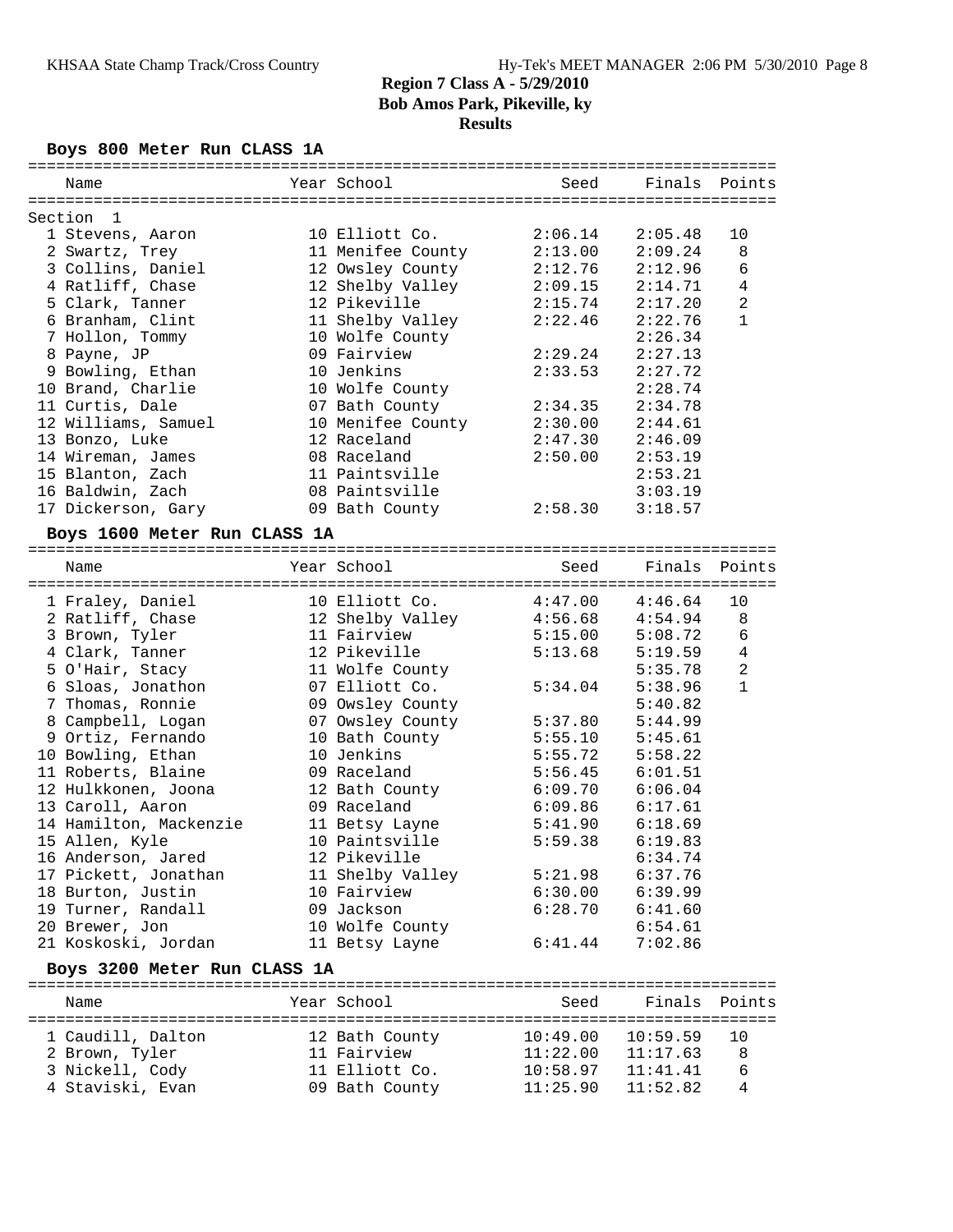|             | Boys 3200 Meter Run CLASS 1A    |                                 |                        |                |                                |
|-------------|---------------------------------|---------------------------------|------------------------|----------------|--------------------------------|
|             | 5 Mullins, Jonathan             | 10 Shelby Valley                | 12:10.74               | 12:22.65       | 2                              |
|             | 6 Sloas, Jonathon               | 07 Elliott Co.                  | 12:19.24               | 12:23.90       | $\mathbf{1}$                   |
|             | 7 O'Hair, Stacy                 | 11 Wolfe County                 |                        | 12:42.37       |                                |
|             | 8 Roberts, Blaine               | 09 Raceland                     | 12:50.00               | 13:24.80       |                                |
|             | 9 Roach-Barrett, William        | 09 Menifee County               |                        | 14:17.84       |                                |
|             | 10 Caroll, Aaron                | 09 Raceland                     | 13:09.00               | 14:51.40       |                                |
|             | 11 Loader, Bradley              | 10 Pikeville                    | 14:30.78               | 14:52.12       |                                |
|             | 12 Burton, Justin               | 10 Fairview                     | 13:41.70               | 15:10.50       |                                |
|             | 13 Turner, Randall              | 09 Jackson                      | 14:10.00               | 15:11.43       |                                |
|             | 14 Shull, Alex                  | 10 Pikeville                    | 15:05.88               | 15:57.68       |                                |
|             | Boys 110 Meter Hurdles CLASS 1A |                                 |                        |                |                                |
|             |                                 | Year School                     |                        |                |                                |
| Name        |                                 |                                 | Seed                   | Finals         | Points                         |
|             | 1 Bowling, William              | 08 Owsley County                | 20.00                  | 20.60          | 2                              |
|             | 2 Hamm, Chase                   | 09 Bath County                  | 21.75                  | 21.06          |                                |
|             | 3 Boggs, Mac                    | 08 Raceland                     | 24.83                  | 23.69          |                                |
| Section 2   | 1 Gilbert, Tyler                | 12 Fairview                     |                        | 16.84          | 10                             |
|             |                                 |                                 | 16.54                  |                | 8                              |
|             | 2 Waddles, Jason                | 12 Pikeville                    | 17.22                  | 18.04<br>18.84 |                                |
|             | 3 Castle, Jared                 | 09 Bath County                  | 19.30                  |                | 6                              |
|             | 4 Seale, Matt<br>5 Riffe, Jesse | 12 Owsley County<br>11 Fairview | 18.40<br>19.11         | 18.86<br>20.69 | $\overline{4}$<br>$\mathbf{1}$ |
|             |                                 |                                 |                        |                |                                |
|             | Boys 300 Meter Hurdles CLASS 1A |                                 |                        |                |                                |
| Name        |                                 | Year School                     | Seed                   | Finals         | Points                         |
|             |                                 |                                 |                        |                |                                |
|             | 1 O'Hair, Stacy                 | 11 Wolfe County                 |                        | 49.28          | 6                              |
|             | 2 Riffe, Jesse                  | 11 Fairview                     | 54.00                  | 50.67          | 2                              |
|             | 3 Boggs, Mac                    | 08 Raceland                     | 56.70                  | 53.14          | $\mathbf{1}$                   |
|             | 4 Tackett, Justin               | 10 South Floyd                  | 54.93                  | 53.81          |                                |
|             | 5 Bowling, William              | 08 Owsley County                | 55.67                  | 55.11          |                                |
|             | 6 Garner, Jeremy                | 12 Elliott Co.                  | 53.99                  | 56.93          |                                |
| Section 3   |                                 |                                 |                        |                |                                |
|             | 1 Waddles, Jason                | 12 Pikeville                    | 46.29                  | 44.60          | 10                             |
|             | 2 Castle, Jared                 | 09 Bath County                  | 45.51                  | 45.47          | 8                              |
|             | 3 Stewart, Jarred               | 11 Elliott Co.                  | 49.24                  | 50.00          | 4                              |
|             | 4 Hamm, Chase                   | 09 Bath County                  | 52.74                  | 55.91          |                                |
|             | -- Gilbert, Tyler               | 12 Fairview                     | 44.03                  | DQ             |                                |
|             | Boys 4x100 Meter Relay CLASS 1A |                                 |                        |                |                                |
| School      |                                 |                                 | Seed                   | Finals Points  |                                |
|             |                                 |                                 |                        |                |                                |
| Section     | 1                               |                                 |                        |                |                                |
|             | 1 Rose Hill Christian<br>'A'    |                                 | 51.34                  | 49.06          | 1.50                           |
|             | 1) Mullen, Jacob 12             |                                 | 2) Lindsey, Spenser 11 |                |                                |
|             | 3) Pastor, Alfredo 10           | 4) Kee, Garrett 10              |                        |                |                                |
|             | 5) Daniels, Aaron 12            |                                 | 6) Garnes, Andrew 10   |                |                                |
|             | 7) Varney, Colin 11             | 8)                              |                        |                |                                |
| Section     | 2                               |                                 |                        |                |                                |
| 1 Pikeville | 'A'                             |                                 | 47.29                  | 47.22          | 10                             |
|             | 1) Conn, Dylan 12               | 2) Walz, Michael 12             |                        |                |                                |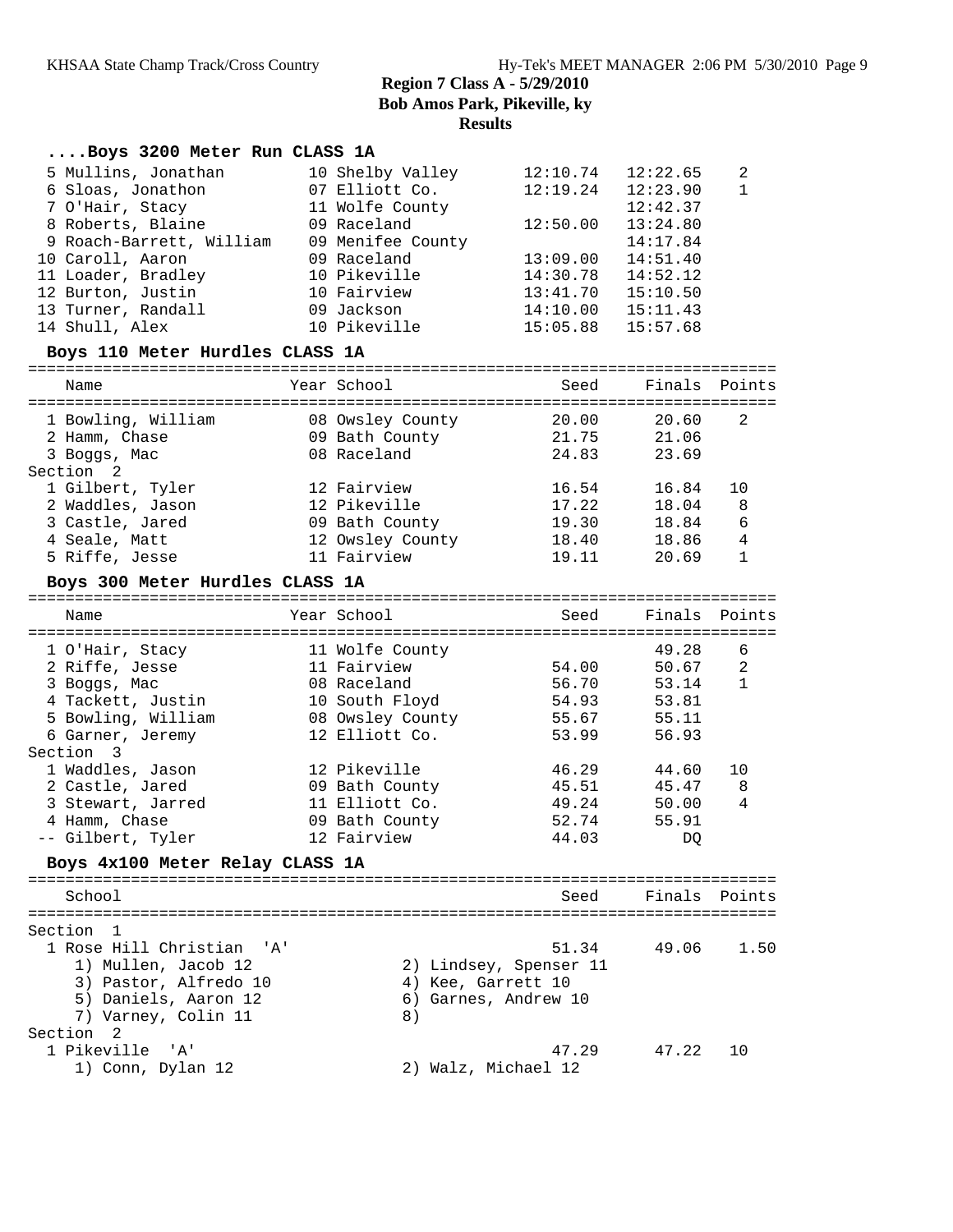# **Region 7 Class A - 5/29/2010**

**Bob Amos Park, Pikeville, ky**

## **Results**

**....Boys 4x100 Meter Relay CLASS 1A** 3) Waddles, Jason 12 4) Burgy-Vanhoose, Zachary 10 5) Smith, Douglas 10 (6) Keene, Patrick 12 7) Kasarjian, Kyle 08 8) Davis, Alex 09 2 Fairview 'A' 48.17 47.76 8 1) Russell, Jibri 11 2) Brewer, Chris 09 3) Hutchinson, Jared 11 (4) Stai, Trey 12 5) Smith, Zack 09 6) Rymer, Tanner 10 7) Gilbert, Tyler 12 (8) Gunter, Ceth 12 3 Paintsville 'A' 47.60 48.11 6 1) Burchett, Trent 10 2) Hall, Josh 11 3) Caldwell, Dustin 11 (4) Nordin, Mark 11 5) Onyenma, David 11 6) Williams, Joseph 12 7) Ward, Jonathan 11 and 8) 4 Raceland 'A' 48.24 48.70 4 1) Caudill, Bryan 10 2) Gwinn, Josh 09 3) Litteral, Michael 11 (4) Reed, Marcus 10 5) Litteral, Zach 08 6) Joseph, AJ 08 7) McComas, Timmy 08 8) Dixon, Maverick 07 5 Menifee County 'A' 49.60 49.06 1.50 1) Greene, Blake 12 2) Greene, Tony 12 3) Meeks, David 12 (4) Swartz, Trey 11 5) Swartz, Drew 09 6) Rudder, Logan 10 7) Clemons, Mark 08 8) Williams, Michael 12 6 Bath County 'A' 50.11 49.24 1) Castle, Jared 09 2) Hurst, Dustin 10 3) Walters, Travis 09 (4) Dailey, Logan 09 **Boys 4x200 Meter Relay CLASS 1A** ================================================================================ School Seed Finals Points ================================================================================ Section 1 1 South Floyd 'A' 1:52.00 1:46.47 1) Clemons, Josh 10 2) Light, Wes 12 3) Slone, David 12 4) Tackett, Justin 10 Section 2<br>1 Pikeville 'A' 1 Pikeville 'A' 1:40.56 1:36.85 10 1) Walz, Michael 12 2) Waddles, Jason 12 3) Conn, Dylan 12 4) Burgy-Vanhoose, Zachary 10 5) Smith, Douglas 10 (6) Davis, Alex 09 7) Billiter, Austin 11 and 8) Rowe, Wesley 11 2 Raceland 'A' 1:38.11 1:37.05 8 1) Hamilton, Patrick 12 2) Litteral, Michael 11 3) Reed, Marcus 10 4) Slone, Darren 12 5) Litteral, Zach 08 6) Joseph, AJ 08 7) McComas, Timmy 08 8) Dixon, Maverick 07 3 Fairview 'A' 1:40.83 1:39.18 6 1) Russell, Jibri 11 (2) Stephens, Matt 3) Hutchinson, Jared 11  $\hskip10mm 4$ ) Stai, Trey 12 5) Smith, Zack 09 6) Brewer, Chris 09 7) Gilbert, Tyler 12 and 8) Rymer, Tanner 10 4 Paintsville 'A' 1:40.58 1:42.16 4 1) Burchett, Trent 10 2) Nordin, Mark 11 3) Caldwell, Dustin 11 (4) Hall, Josh 11 5) Onyenma, David 11 6) Williams, Joseph 12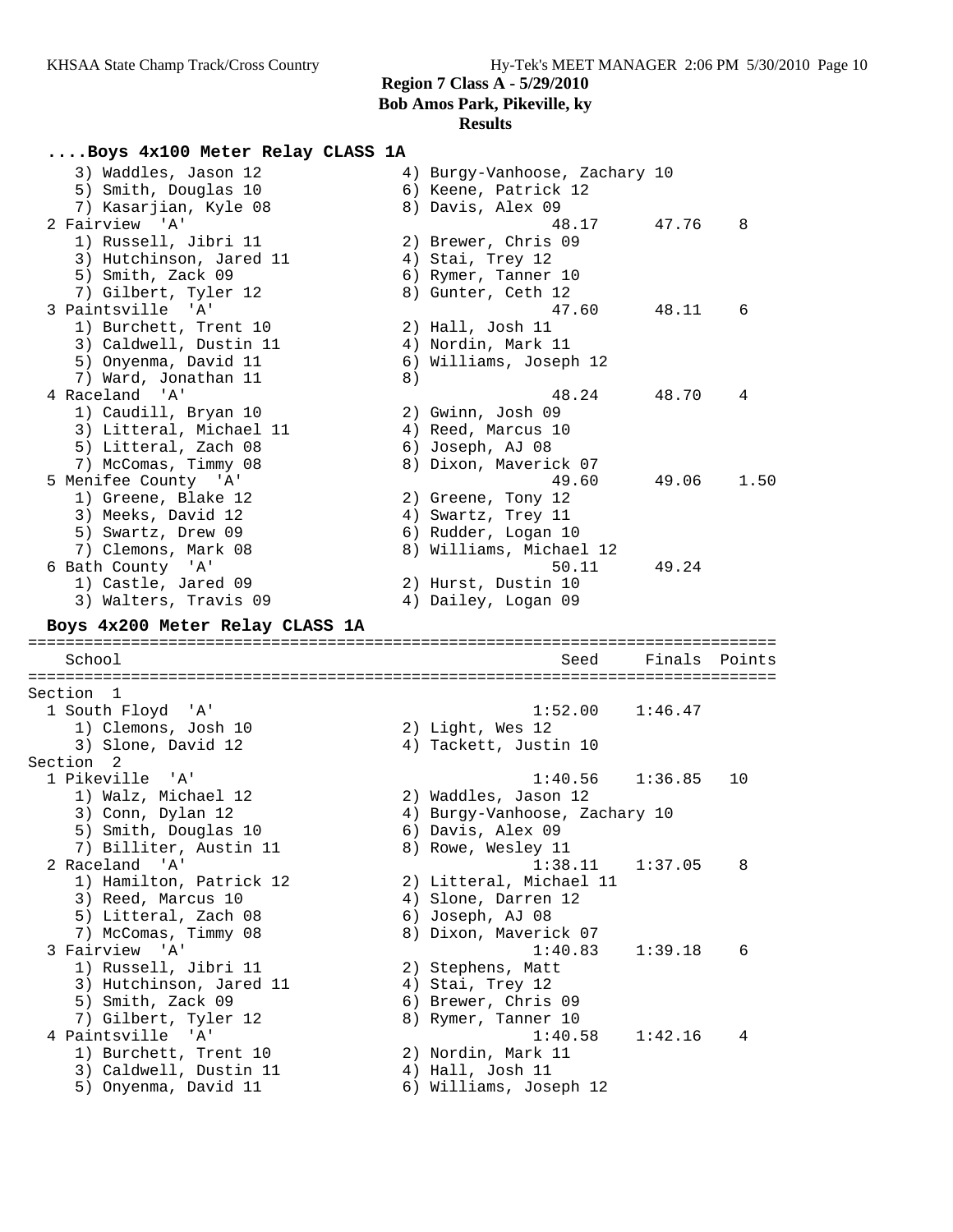#### **Results**

#### **....Boys 4x200 Meter Relay CLASS 1A**

| 7) Ward, Jonathan 11            | 8) |                         |        |        |
|---------------------------------|----|-------------------------|--------|--------|
| 5 Bath County 'A'               |    | $1:46.00$ $1:44.50$     |        | 2      |
| 1) Hurst, Dustin 10             |    | 2) Walters, Travis 09   |        |        |
| 3) Dailey, Logan 09             |    | 4) Hamm, Chase 09       |        |        |
| 5) Richards, Jared 10           | 6) |                         |        |        |
| 6 Menifee County 'A'            |    | $1:43.00$ $1:45.89$     |        |        |
| 1) Clemons, Mark 08             |    | 2) Hacker, Keenan 11    |        |        |
| 3) Rudder, Logan 10             |    | 4) Williams, Michael 12 |        |        |
| 5) Swartz, Drew 09              |    | 6) Meeks, David 12      |        |        |
| 7) Greene, Blake 12             |    | 8) Williams, Samuel 10  |        |        |
| 7 Owsley County 'A'             |    | $1:49.81$ $1:53.23$     |        |        |
| 1) Bishop, Ian 12               |    | 2) Seale, Matt 12       |        |        |
| 3) Shelby, Noah 08              | 4) | Smith, Roy 12           |        |        |
| 5) Bowling, William 08          |    | 6) Collins, Daniel 12   |        |        |
| 7) Thomas, Ronnie 09            | 8) |                         |        |        |
| Boys 4x400 Meter Relay CLASS 1A |    |                         |        |        |
|                                 |    |                         |        |        |
| School                          |    | Seed                    | Finals | Points |

================================================================================ Section 1<br>1 Bath County 'A' 1 Bath County 'A' 4:26.43 1) Curtis, Dale 07 2) Dailey, Logan 09 3) Ortiz, Fernando 10 (4) Hurst, Dustin 10 5) Hulkkonen, Joona 12 6) 2 Shelby Valley 'A' 4:38.70 1) Branham, Clint 11 2) Mullins, Jonathan 10 3) Pickett, Jonathan 11  $\qquad \qquad \qquad$  4) Sanders, Casey 10 Section 2 1 Raceland 'A' 3:50.72 3:49.51 10 1) Hamilton, Patrick 12 2) Gwinn, Josh 09 3) Litteral, Michael 11 4) Slone, Darren 12 5) Litteral, Zach 08 6) McComas, Timmy 08 7) Wireman, James 08 8) Dixon, Maverick 07 2 Menifee County 'A' 3:57.49 3:51.52 8 1) Clemons, Mark 08 2) Meeks, David 12 3) Swartz, Drew 09 (4) Swartz, Trey 11 5) Williams, Michael 12 6) Rudder, Logan 10 7) Hacker, Keenan 11  $\hphantom{\text{2.65}$  8) Greene, Blake 12 3 Fairview 'A' 3:58.60 4:00.87 6 1) Rymer, Tanner 10 2) Stephens, Matt 3) Stai, Trey 12 (4) Gilbert, Tyler 12 5) Brown, Tyler 11 6) Gunter, Ceth 12 7) Russell, Jibri 11 and 8) Lewis, Josh 11 4 Owsley County 'A' 4:23.60 4:07.44 4 1) Collins, Daniel 12 and 2) Seale, Matt 12 3) Smith, Roy 12 4) Thomas, Ronnie 09 5) Bishop, Ian 12 6) Shelby, Noah 08 7) Bowling, William 08 8) Campbell, Logan 07 5 Pikeville 'A' 4:16.25 4:10.19 2 1) Conn, Dylan 12 2) Clark, Tanner 12 3) Keene, Patrick 12 (4) Davis, Alex 09 5) Smith, Douglas 10 (6) Shull, Alex 10 7) Anderson, Jared 12 8) Loader, Bradley 10 6 Paintsville 'A' 4:14.50 4:19.38 1